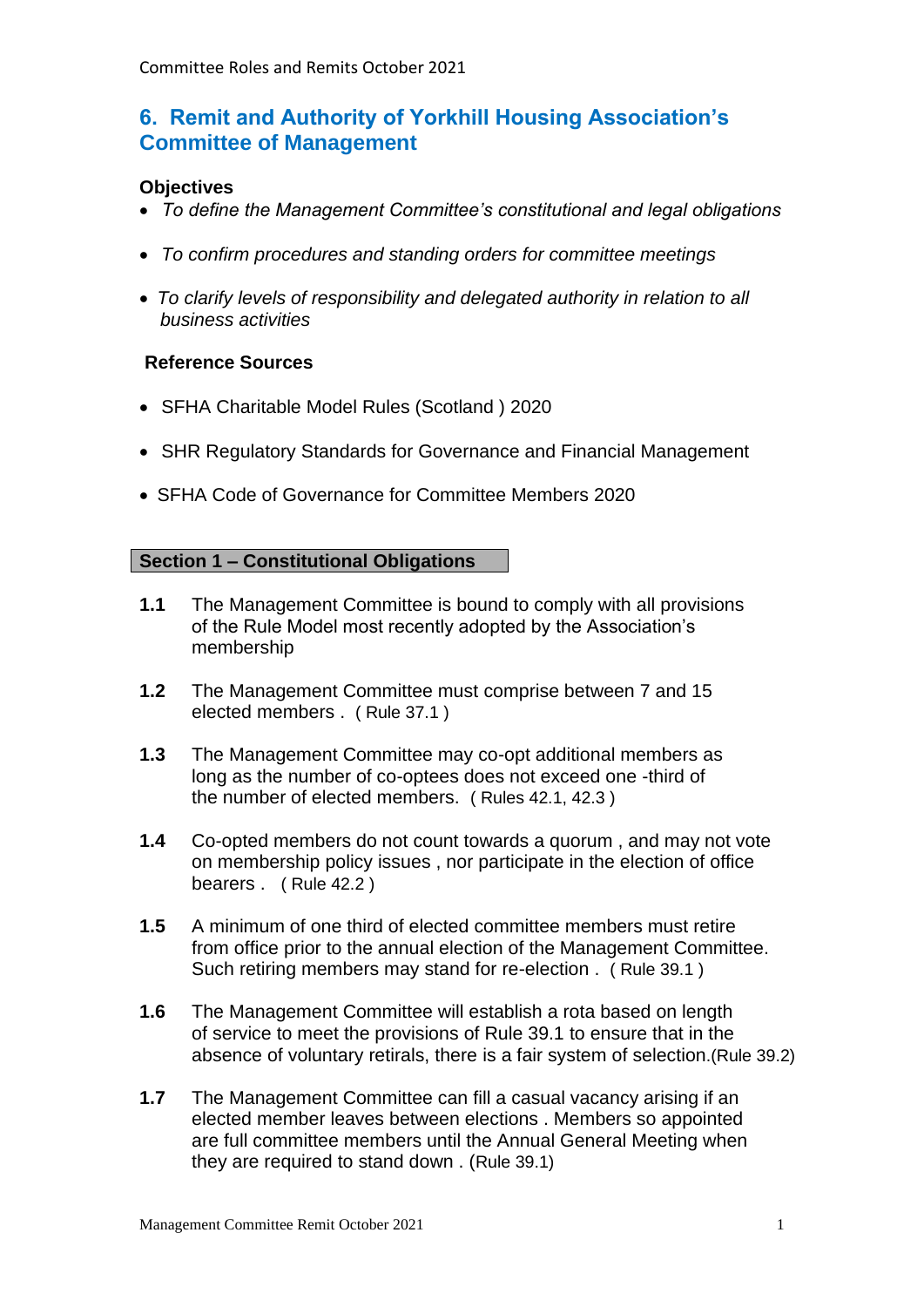- **1.8** A Committee Member **must** leave the Committee if the majority of the the the members voting at a general meeting decide this. The members will then elect someone to take his/her place. If a replacement is not elected at the general meeting, the Committee may appoint another Committee Member. (Rule 44.4)
- **1.9** A Committee Member **must** leave the Committee if two thirds of the remaining Committee Members vote in favour of this at a special meeting of the Committee convened for this purpose. The vote must relate to one of the following issues:
	- *failure to perform to the published standards laid down by SFHA/SHR adopted and operated by the Association* (Rule 44.5.1)
	- *failure to sign or failure to comply with the Association's Code of Conduct for Committee Members* (Rule 44.5.2)
	- *a breach of the Association's Rules , Standing Orders or other policy requirements* (Rule 44.5.3)
- **1.10** A member of the Management Committee **must** resign under any of the following circumstances : ( Rules 43.1.1 - 43.1.11)
	- *He / she becomes bankrupt or subject to sequestration proceedings*
	- *He /she can not attend meetings for the next twelve months due to illness*
	- *He / she has an unspent conviction involving dishonesty*
	- *He / she is a party to any legal proceedings by or against the Association*
	- *He /she will be away from home for twelve months and be unable to attend meetings*
	- *He /she has been removed from the committee of another RSL by the Scottish Housing Regulator*
	- *He /she has been removed from a charity or another Registered Social Landlord during the last five years*
	- *a Disqualification Order has been made against him/her under the Company Directors' Disqualification Act 1986*
- **1.11** A Management Committee member must not have any financial interest in any profit making company used by the Association . No financial payment can be made to a Management Committee member with the exception of genuine out of pocket expenses as described in the Committee Members' Expenses Policy . (Rule 38.1)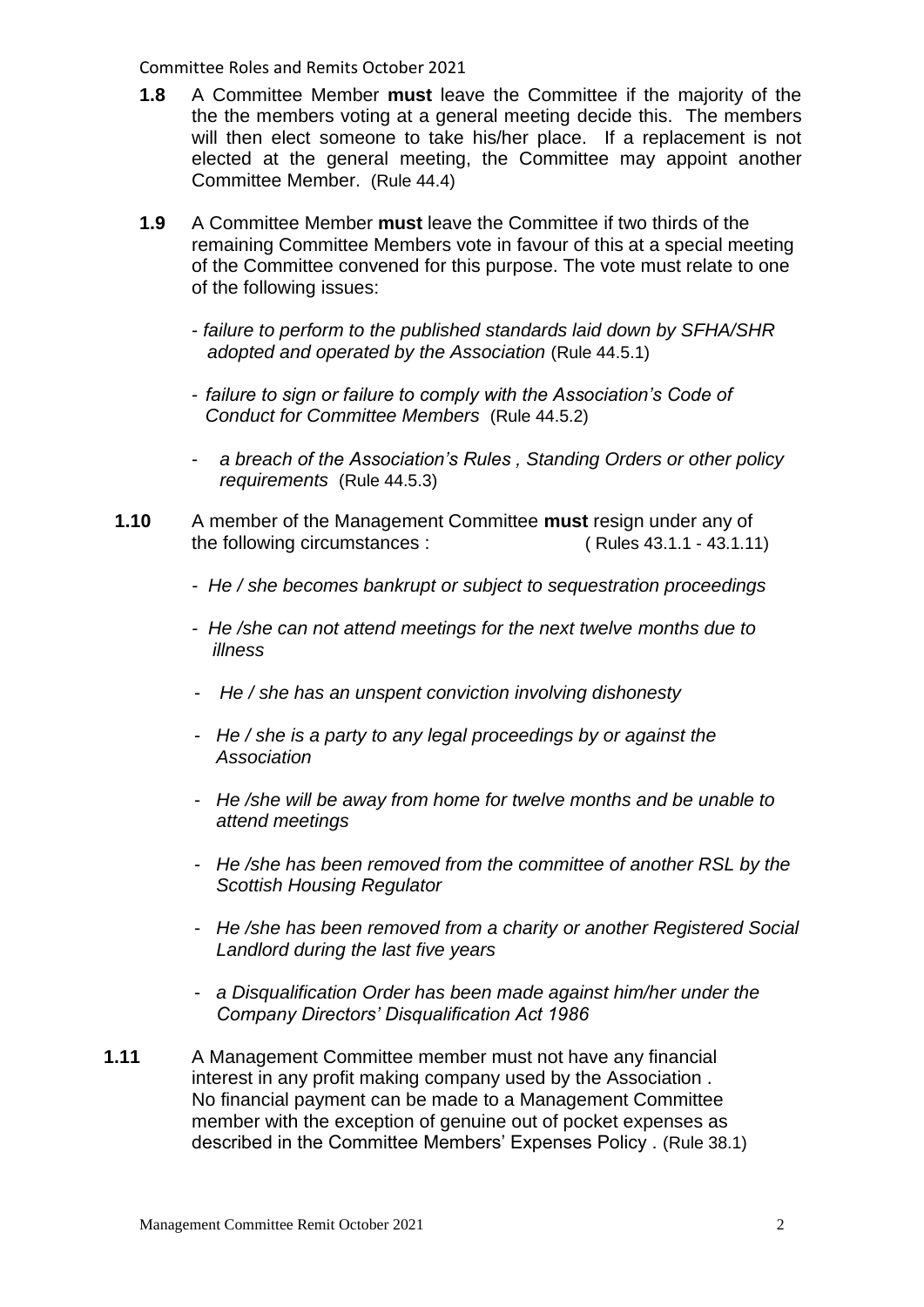- **1.12** If a committee member has any interest in a contract, transaction or business matter to be discussed at a meeting , he / she must declare the interest and leave the meeting for the duration of the discussion . (Rule 38.2)
- **1.15** The minimum requirement for a quorum is four elected members .

#### **Section 2 Standing Orders**

#### **2.1 Election of Office Bearers**

The Management Committee will elect its office bearers at its first meeting following the Annual General Meeting .

Office bearers shall be :

- Chairperson (Rule 59.1)
- Vice Chair
- Secretary (Rule 59.1)
- Treasurer

The Management Committee will review its structure as and when required but no less frequently than every three years. The organisation's requirement for the positions of Vice Chair and Treasurer will be determined by the Management Committee.

The Chairperson can be re-elected but must not hold office continuously for more than five years (Rule 59.11)

The Management Committee may also determine a maximum term of office for any elected office bearer other than Chairperson.

In the event of more than one nomination for an office , a secret ballot will be conducted .

Only elected members are eligible to stand for office , and only elected members may participate in the election process .

#### **2.2 Frequency of Meetings**

The Management Committee will meet no less than nine times a year and will agree a schedule of meetings at the first meeting of the committee following the AGM. During the Coronavirus pandemic, all meetings will be held remotely via Zoom.

Additional meetings may be convened as required , with a minimum of seven days notice to members .

There will normally be no Management Committee meeting in July or January .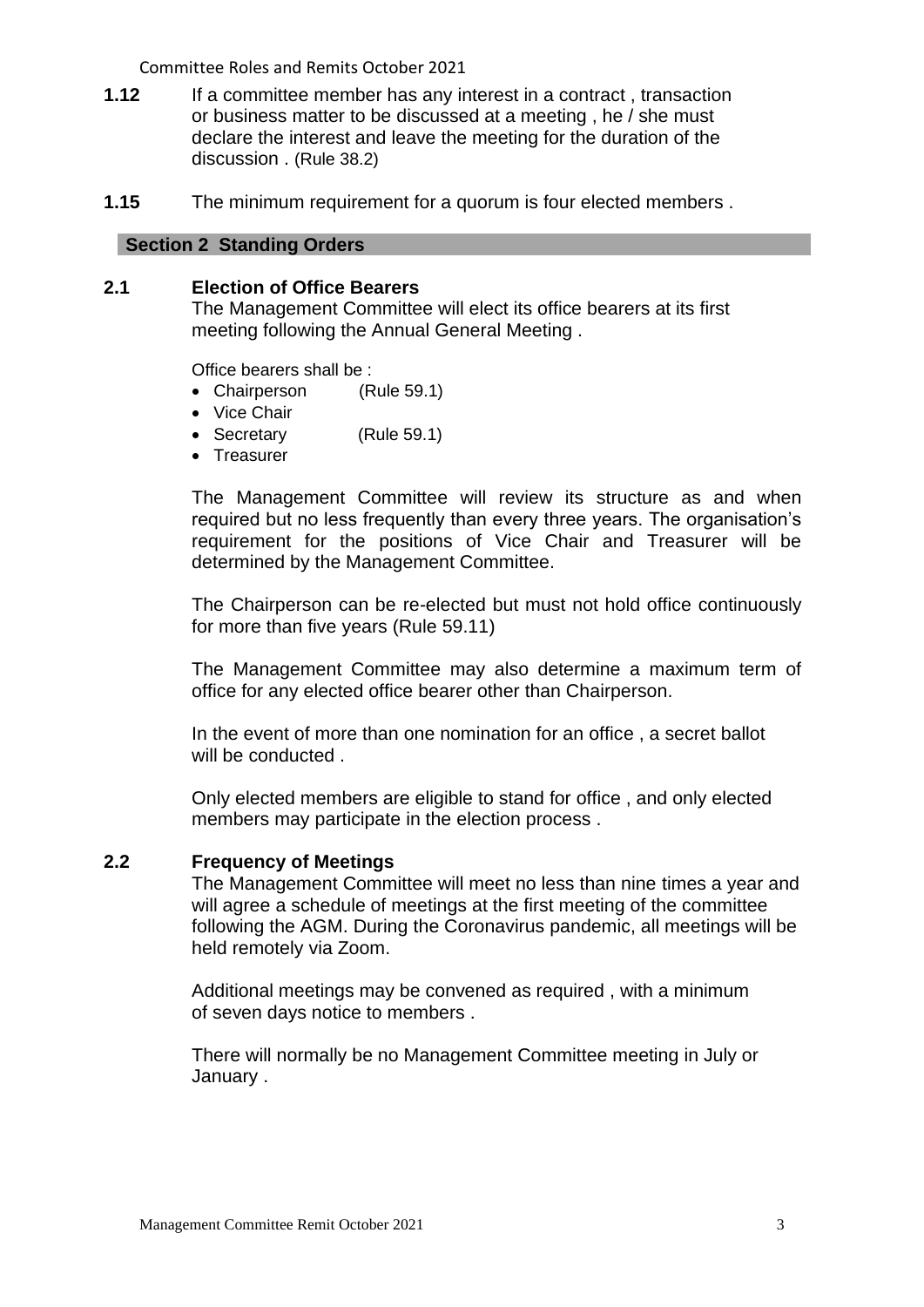## **2.3 Administration Arrangements**

Management Committee meetings will be convened by the Chair or Secretary in conjunction with the Chief Executive. All documentation required for the meeting should be distributed in advance to all committee members and to any staff required to be in attendance at the meeting .

Proceedings of all meetings will be recorded by a Minute Secretary approved by the Management Committee. Minutes may not be filed or distributed until formally approved by the Management Committee at the first following meeting. Following approval, the minute with appropriate amendments should be signed on all pages by the member that chaired the meeting. (Rule 62)

This document must be placed in a central file and should not be removed from the office premises under any circumstances.

Agenda items will be agreed between the Chairperson and Chief Executive, with the undernoted being standard:

- Minutes of previous meeting (s) For approval / amendment
- Reports from sub committees For information or policy ratification
- Chief Executive report For information and / or decisions
- Other staff reports as appropriate For information and/or decisions
- Membership applications / cancellations
- Reports from representative members EVH, SFHA, SHARE etc

### **2.4 Conduct at Meetings**

Management Committee meetings will be chaired by the Chairperson and in his / her absence , the Vice Chair . If for any reason, neither are able to take the Chair , the committee members present will appoint a temporary Chair for the duration of the meeting.

All members of the Management Committee will respect the position of the Chair and act in accordance with his/ her direction . Business will be conducted in democratic fashion with members affording each other courtesy and respect .

Decisions taken by the Management Committee will be by a majority of members present . All members are bound by all decisions taken in accordance with proper procedures .

A poll or recorded vote may be requested by two or more committee members present ,or directed by the Chairperson. In the event of a tie, the Chairperson will have a second or casting vote.

The results and details of polls or recorded votes shall be included in the minutes of the meeting .

In the absence of a vote , decisions will be recorded in the minutes as unanimous.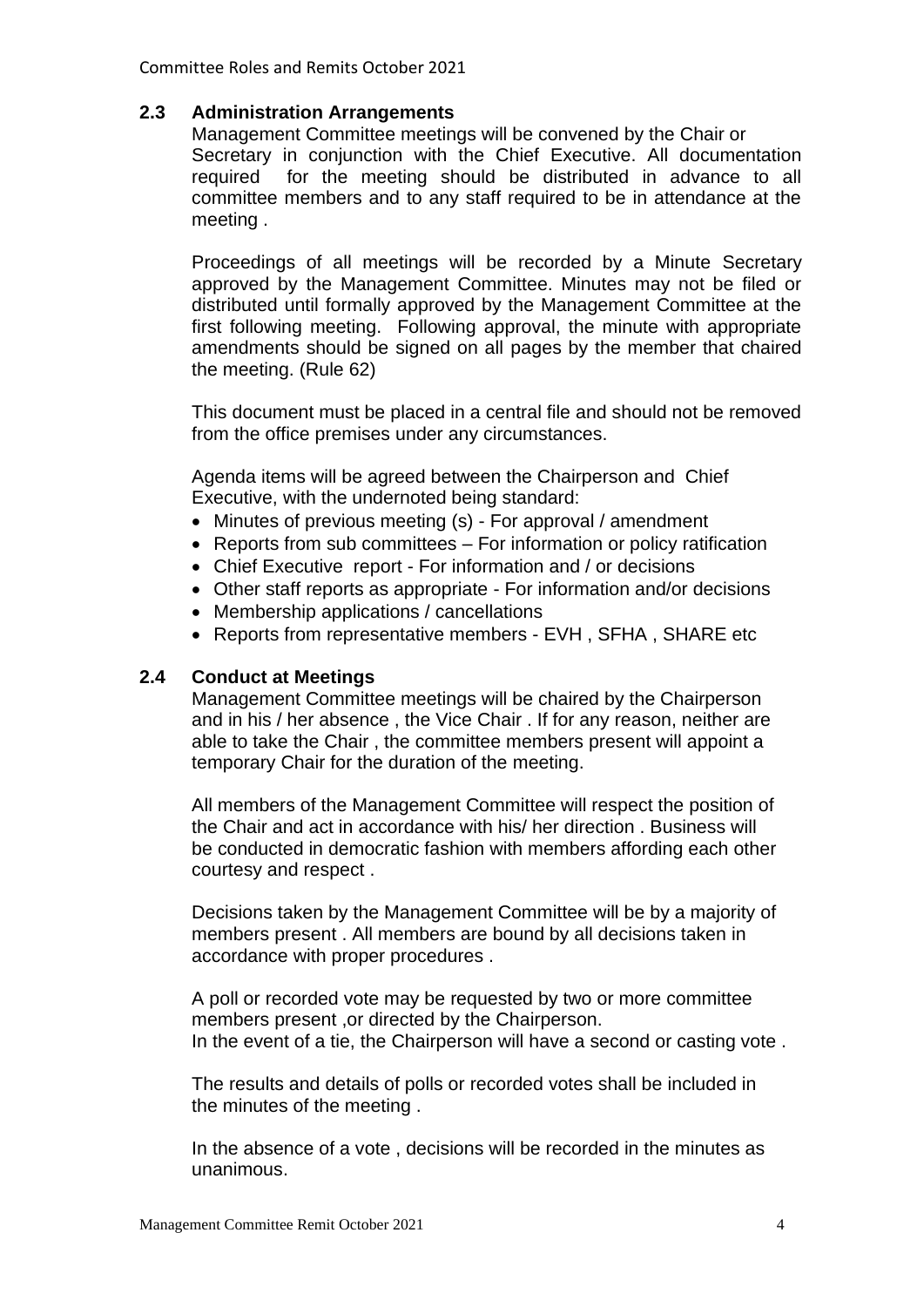Decisions taken by the Management Committee will stand for six months and should not be discussed, questioned or put to a second vote during that period , unless two thirds of committee members agree to a formal resolution to do so, properly proposed and seconded .

### **2.5 Quorum / Adjourned Meetings**

Four committee members will form a quorum. In the event of a meeting remaining inquorate thirty minutes after the scheduled start , the Chair will adjourn the meeting .

Adjourned meetings will re-convene one week later at the same time and place . Any sub committee or working group meeting arranged for the date of the re-convened meeting should be re-scheduled .

Only business carried over from the original meeting shall be discussed at a re-convened meeting .

Provided at least two committee members are in attendance , business at a re-convened meeting may proceed .

Any business of an exceptionally urgent nature that can not be held over to a re-convened date may be dealt with by the Chief Executive. Details of such action must be reported to the re-convened meeting .

#### **2.6 Sub Committees and Working Groups**

The Management Committee may decide on a sub committee structure for the benefit of the organisation.

The Management Committee will appoint the sub committee members and approve their remit and delegated authority .

Similarly, any Working Group established by the Management Committee will require prior authorisation from the full committee as to remit and delegated authority .

Staff servicing of sub committees and working groups will be agreed by the Chief Executive and Management Committee .

#### **2.7 Committee Servicing**

The Chief Executive will normally attend and report to all meetings of the Management Committee .

Senior Staff will attend in rotation, reporting as required.

The Management Committee will appoint a minute secretary to attend and record proceedings of all its meetings . This appointment may be from staff, committee or specified recruitment .

Sub committees and working groups will make their own arrangements for recording proceedings .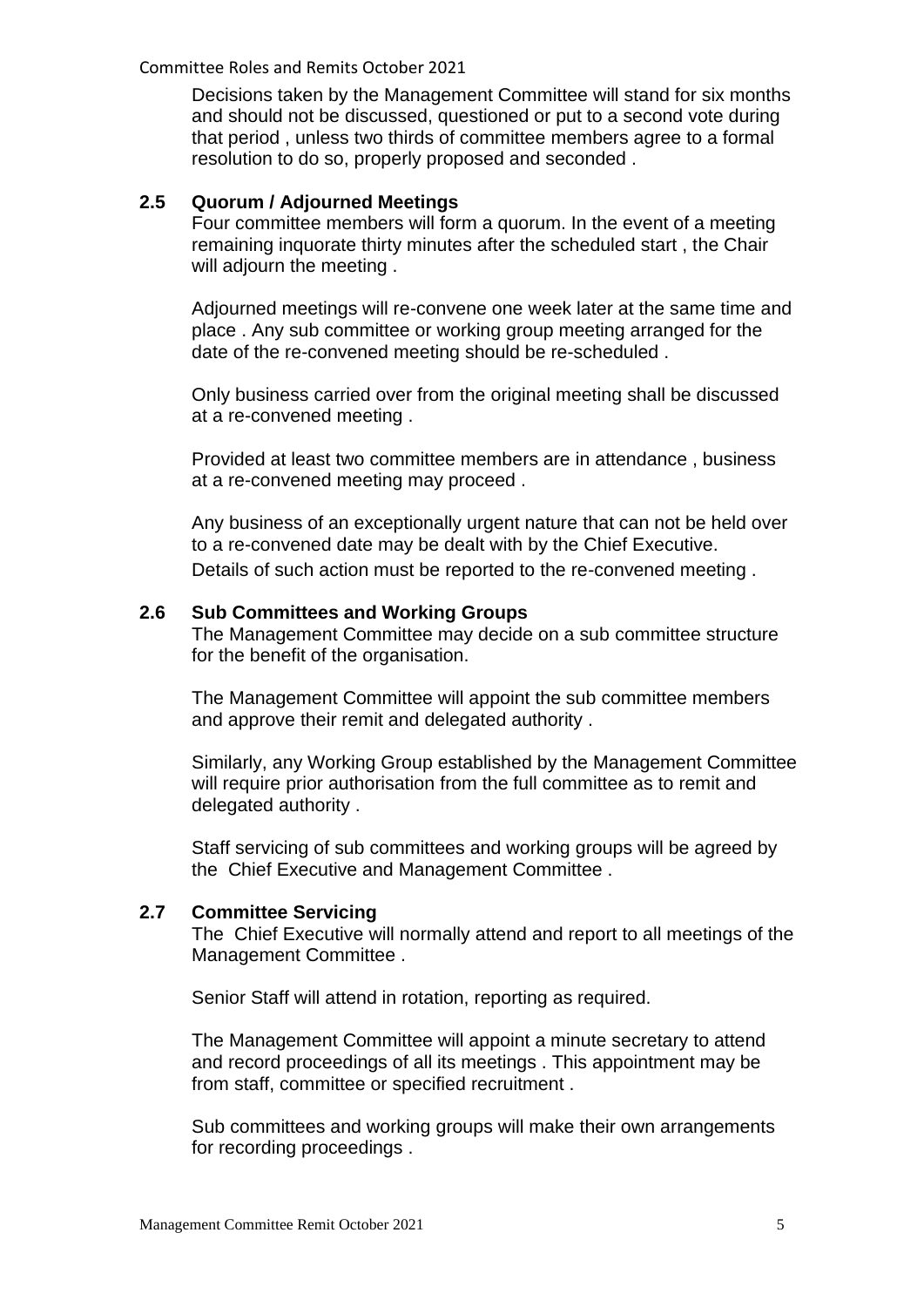### **2.8 Duration of Meetings**

Meetings will close not more than two hours and thirty minutes from the scheduled start unless a motion to suspend standing orders in this respect is approved by a two thirds majority of committee members present .

## **Section 3 – Responsibilities**

The Management Committee's core responsibilities are :

- The overall control and strategic direction of the organisation
- Compliance with legal , constitutional and registration requirements
- Definition of strategic and operational objectives
- Management of the organisation's reputation
- Accountability to all of the organisation's stakeholders
- Effective performance outcomes in all business activities

### **3.1 Control**

To ensure that the Management Committee retains control of the Association , it will retain responsibility for the following functions :

- a) Final approval of policy reviews and policy decisions
- b) Committee servicing requirements, including sub committees
- c) Performance monitoring procedures
- d) Financial planning and budget authorisation at organisational level
- e) Strategic and operational planning at organisational level

The Management Committee may delegate power and authority for specific functions and activities .

All delegated authority should be clearly documented .

Sub committees and working groups must have written remits approved by the full committee.

Any other form of delegated power or responsibility must be agreed by the Management Committee and recorded in the minutes .

Remits and delegated authorities are included within Standing Orders.

## **3.2 Compliance with legal requirements**

The Management Committee has various roles within the organisation, each of which is governed by statutory ,registration and constitutional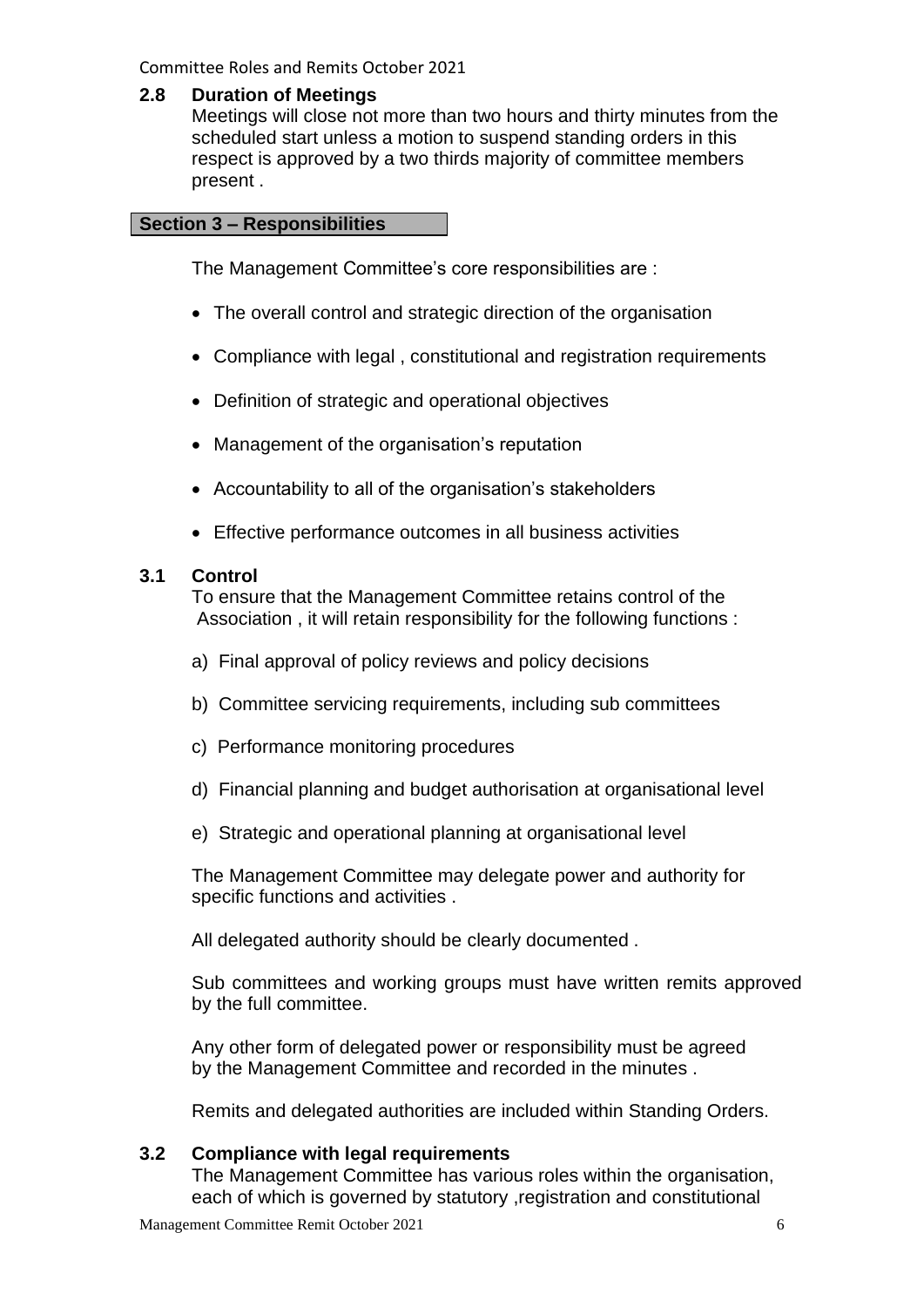obligations .

It is the responsibility of the Management Committee to ensure an ongoing awareness and understanding of its obligations in this respect .

Effective recruitment ,quality training of staff and committee ,effective information management and internal communication systems will all contribute to maintaining the necessary levels of knowledge on the part of staff and committee members .

To this end, the Management Committee is responsible for ensuring :

- a) An Annual Training Programme is established and monitored
- b) Regular compliance reviews of legal and regulatory standards
- c) Effective implementation of the Policy Review Schedule
- d) Appointment and regular review of legal advisers
- e) Establishment and review of staff reporting requirements

#### **3.3 Strategic and Operational Planning**

The Management Committee is responsible for setting and reviewing organisational objectives ,and for the subsequent monitoring of all business activities to ensure the objectives are achieved .

Detailed operational issues may be delegated to sub committees or working groups, but the Management Committee must ensure that it receives regular progress information .

#### 3.3.1 Strategic Planning

In conjunction with Senior Staff , the Management Committee will ensure that the organisation reviews performance and objectives annually . Strategies for short, medium and long term periods will be agreed and Included within the organisation's business plans .

#### 3.3.2 Operational Planning

The Management Committee will be responsible for setting operational objectives and performance targets based on strategic goals .

The Management Committee will approve the following plans annually :

- a) Strategy Plan
- b) Financial Plan (Budget)
- c) Investment Programme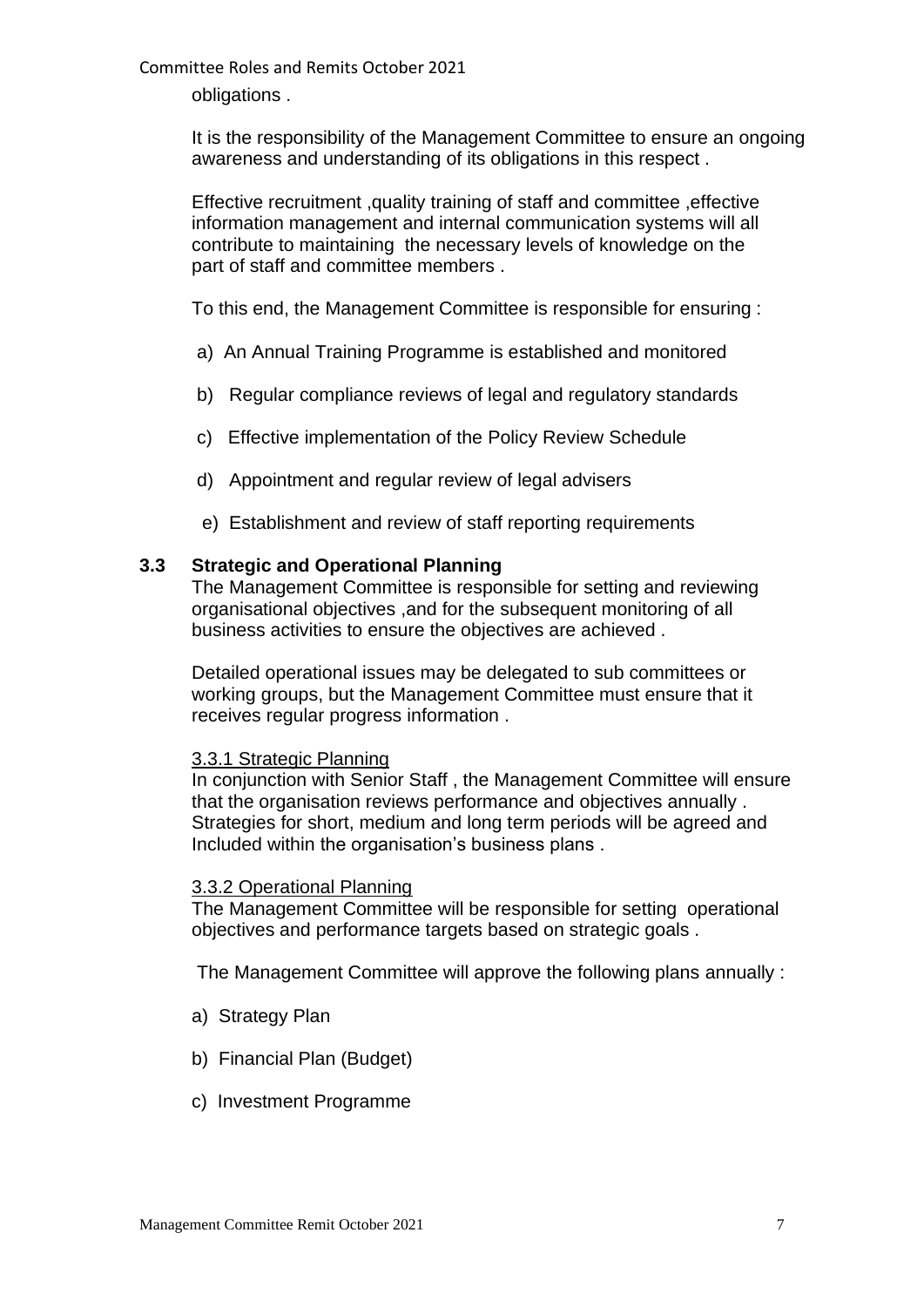d) Five Year Financial Projection

Where appropriate, sub committees will monitor progress against the various objectives contained within these plans, with annual or quarterly summary reports presented to the Management Committee.

## **3.4 Management of Reputation**

The Management Committee is responsible for maintaining the good reputation of the Association and for setting high standards of conduct for staff and committee members .

All members of the Management Committee are required to participate in ensuring that the Association is open and honest in all areas of activity . Where appropriate , policies or procedures may be established to provide guidance and clarification for specific areas , but the absence of a policy or procedure document does not absolve the individual from acting with integrity and probity when on Association business .

The Management Committee will establish and review regularly :

- a) A Committee Code of Conduct
- b) A Staff Code of Conduct
- c) A policy on Conflicts of Interest
- d) A policy on Committee Members' expenses
- e) A policy on Gifts and Hospitality

Compliance with these policies is a condition of membership of the Management Committee .

### **3.5 Accountability**

The Management Committee retains overall responsibility to the organisation's stakeholders both internal and external .

### 3.5.1 Membership

The Management Committee will establish and review the Association's policy on membership, actively seeking to ensure wide representation of the community .

All applications for membership will be considered by the Management Committee and approved in accordance with the Membership Policy.

The Management Committee will ensure that the organisation's activiites comply with its Rules and will be responsible for :

- a) Open and fair elections of its membership
- b) Arrangements for the Annual General Meeting and any other General Meetings that may be required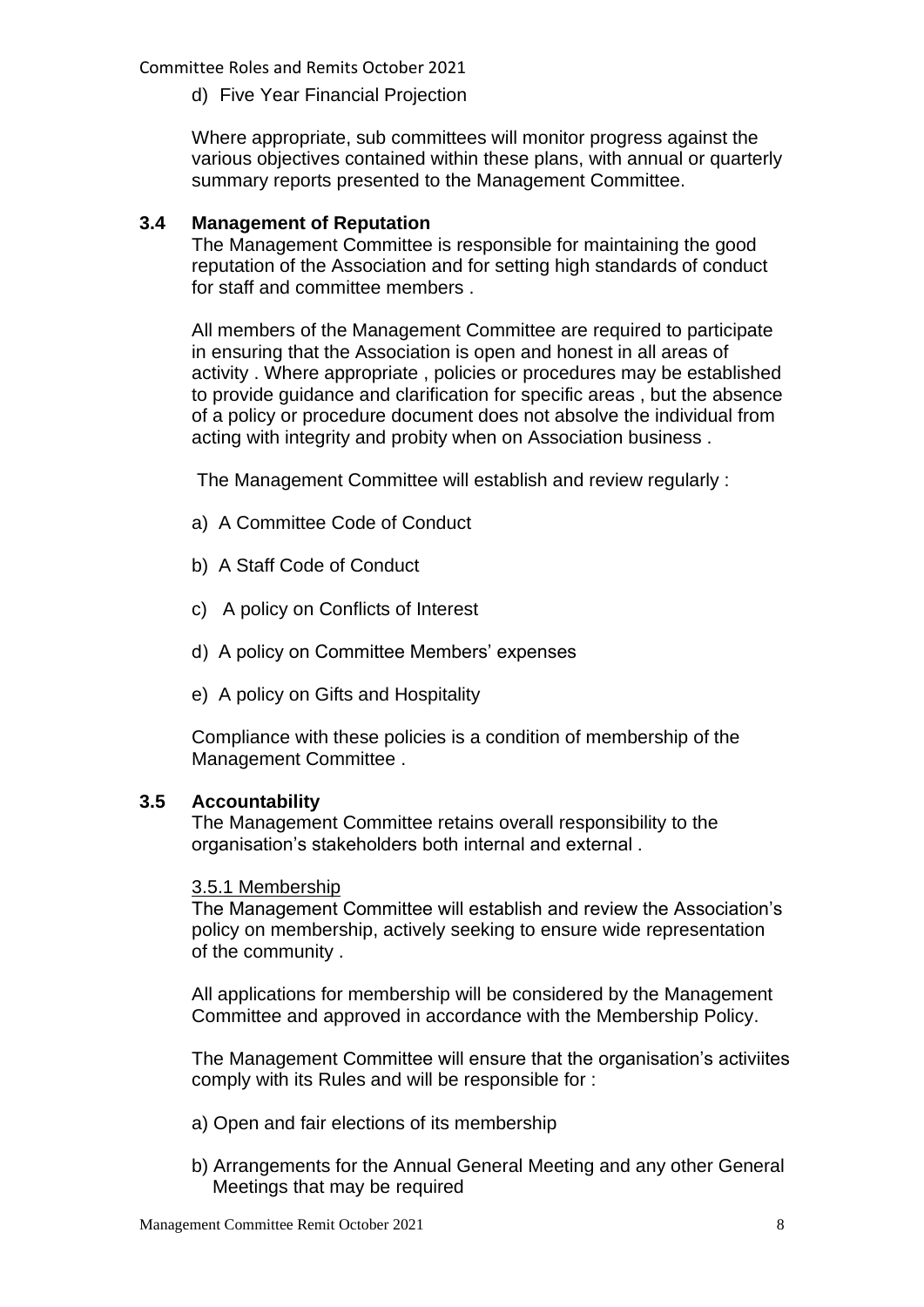- c) Selection of the external auditors for recommendation to the membership
- d) Approval of the Annual Accounts

### 3.5.2 Residents

The Management Committee will ensure that residents receive the best service possible within available resources and will be responsible for :

- a) Approval and regular review of Recruitment Policies and procedures
- b) Approval and regular review of Resident Participation strategies
- c) Approval and regular review of a formal Complaints Procedure
- d) Approval and regular review of Customer Care strategies
- e) Approval and regular review of Customer Satisfaction surveys

In addition , the Committee will also ensure that residents and members receive regular Newsletters and a copy of the Annual Landlord Report .

#### 3.5.3 Housing Applicants

The Management Committee is responsible for ensuring that the Association operates an Allocation Policy that is based on housing need and is non-discriminatory .

To ensure these objectives are met, Committee will :

- a) Review the Allocations Policy on a regular basis
- b) Ensure ongoing monitoring of ethnic origin , gender and disability

#### 3.5.4 Scottish Housing Regulator

The Management Committee will ensure :

- a) The timeous and accurate submission of required financial returns
- b) Approval and timeous submission of the Charter Annual Return

c) Compliance with all regulatory requirements and annual submission of a signed Assurance Statement approved by Committee.

- d) Compliance with all Performance Standards
- e) A considered response to all Audit Reports with action proposals where appropriate

3.5.5 Financial Conduct Authority The Management Committee will ensure :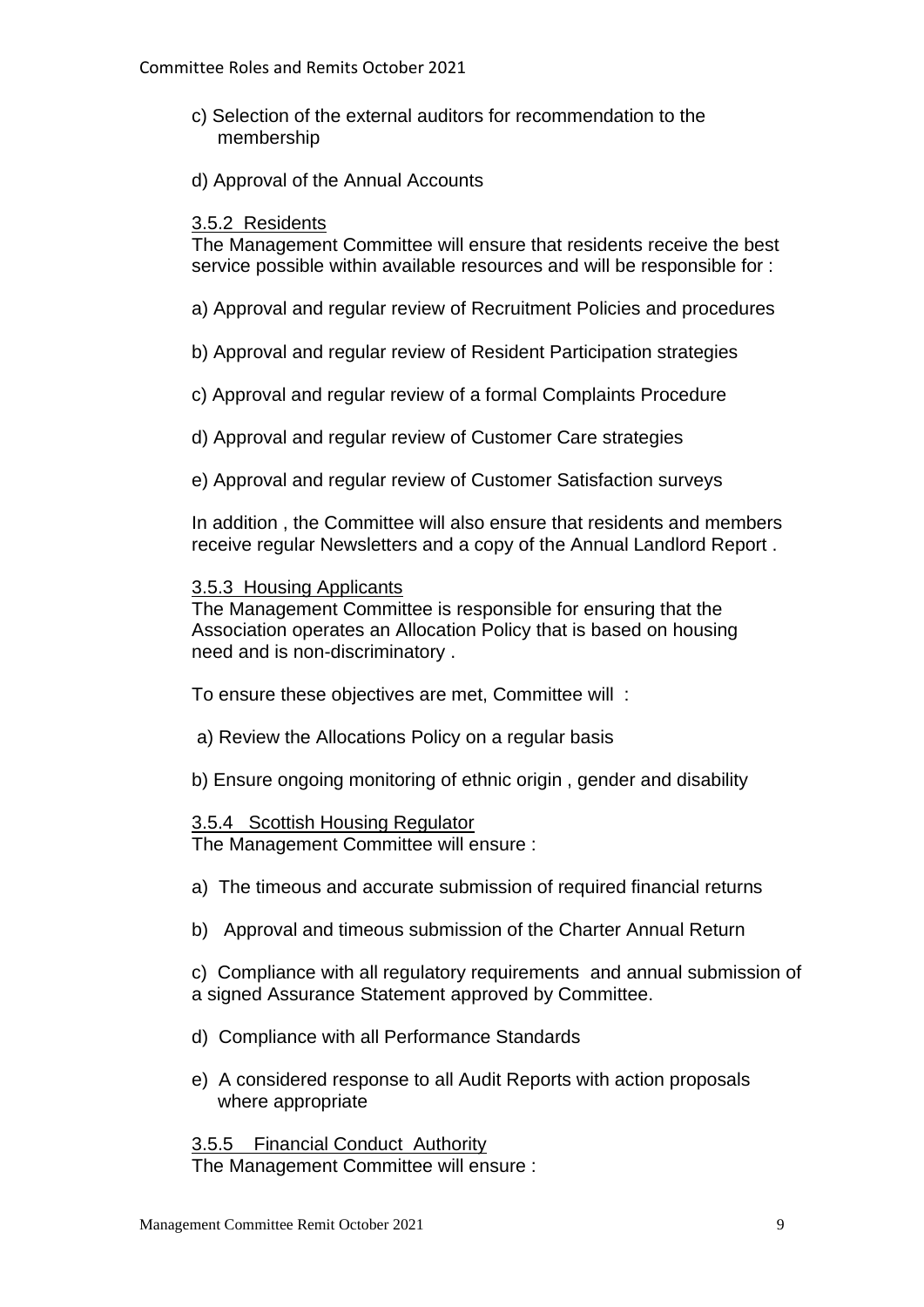- a) Timeous and accurate submission of required returns
- b) Preparation of Annual Accounts in accordance with SORP
- c) Presentation of Annual Accounts to membership at AGM

## 3.5.6 Employees

The Management Committee is responsible for :

- a) Approval of the organisation's staffing structure
- b) Implementation of the Conditions of Service
- c) Compliance with all relevant employment legislation
- d) Regular review of a recruitment policy that is non-discriminatory
- e) Regular review of staff appraisal procedures
- f) Arranging the Chief Executive's annual appraisal
- g) Regular review of the Training Policy
- h) The Health, Safety and Welfare of all employees

## **3.6 Business Performance**

The Management Committee is responsible for all business activity throughout the organisation . Detailed operational issues may be delegated to relevant sub committees or working groups , but the Management Committee must ratify all policy decisions .

In addition to policy issues the Management Committee will retain responsibility for approval of the following :

## 3.6.1 Housing Management

- a) Nomination agreements with local authorities or other agencies
- b) Special Needs client groups
- c) Exceptional allocations and management transfers
- d) Rent increase levels
- e) Implementation of repossession / recovery decrees

## 3.6.2 Property Management and Maintenance

- a) Approved contractors for all maintenance work
- b) Cyclical / Planned maintenance programmes
- c) Tendering and quotation procedures
- d) Approved consultants for special maintenance projects

## 3.6.3 Finance

- a) Annual Budget and mid-year review
- b) Response to Management Letter
- c) Appointment of internal and external auditors
- d) Borrowing and investment